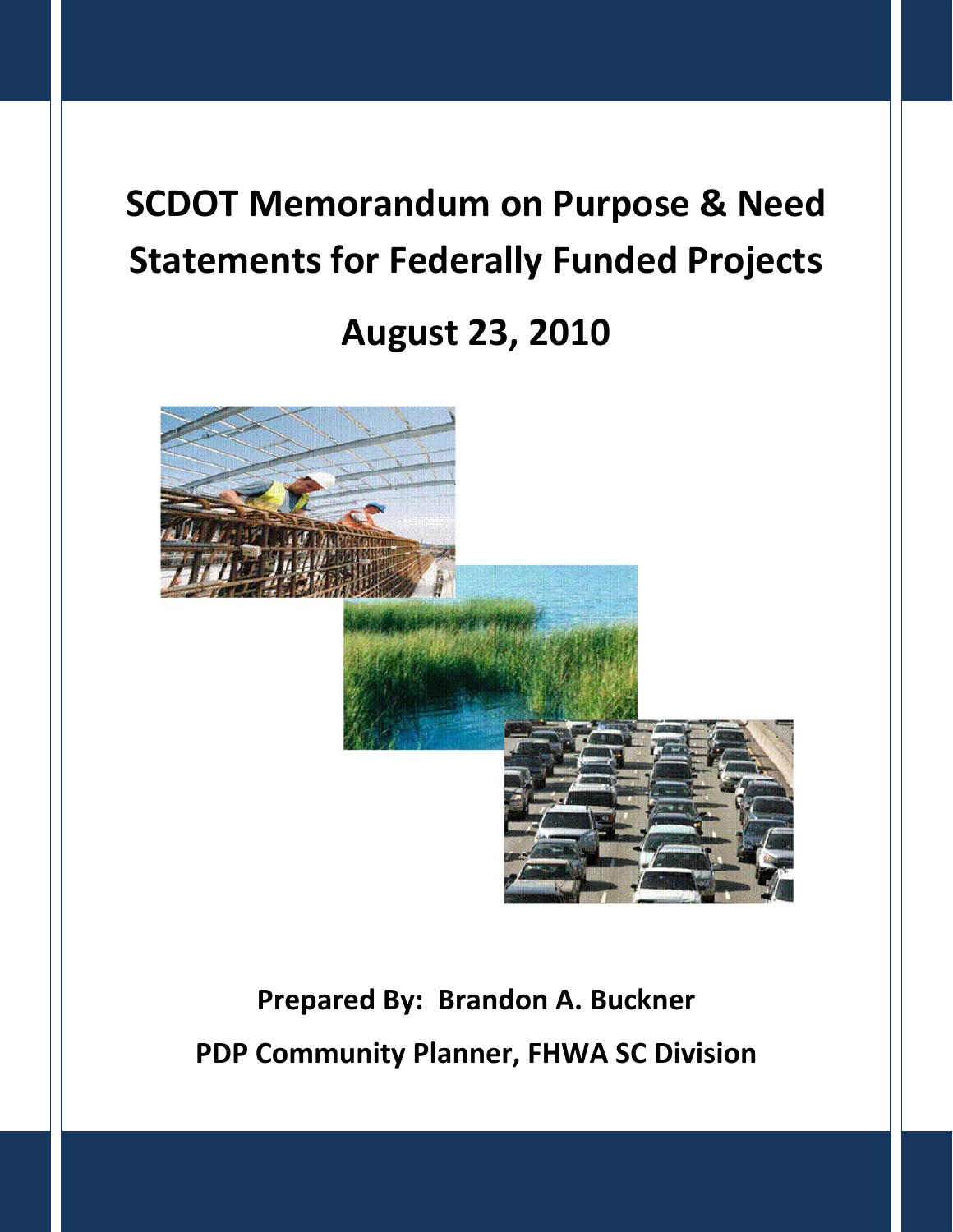## **Table of Contents**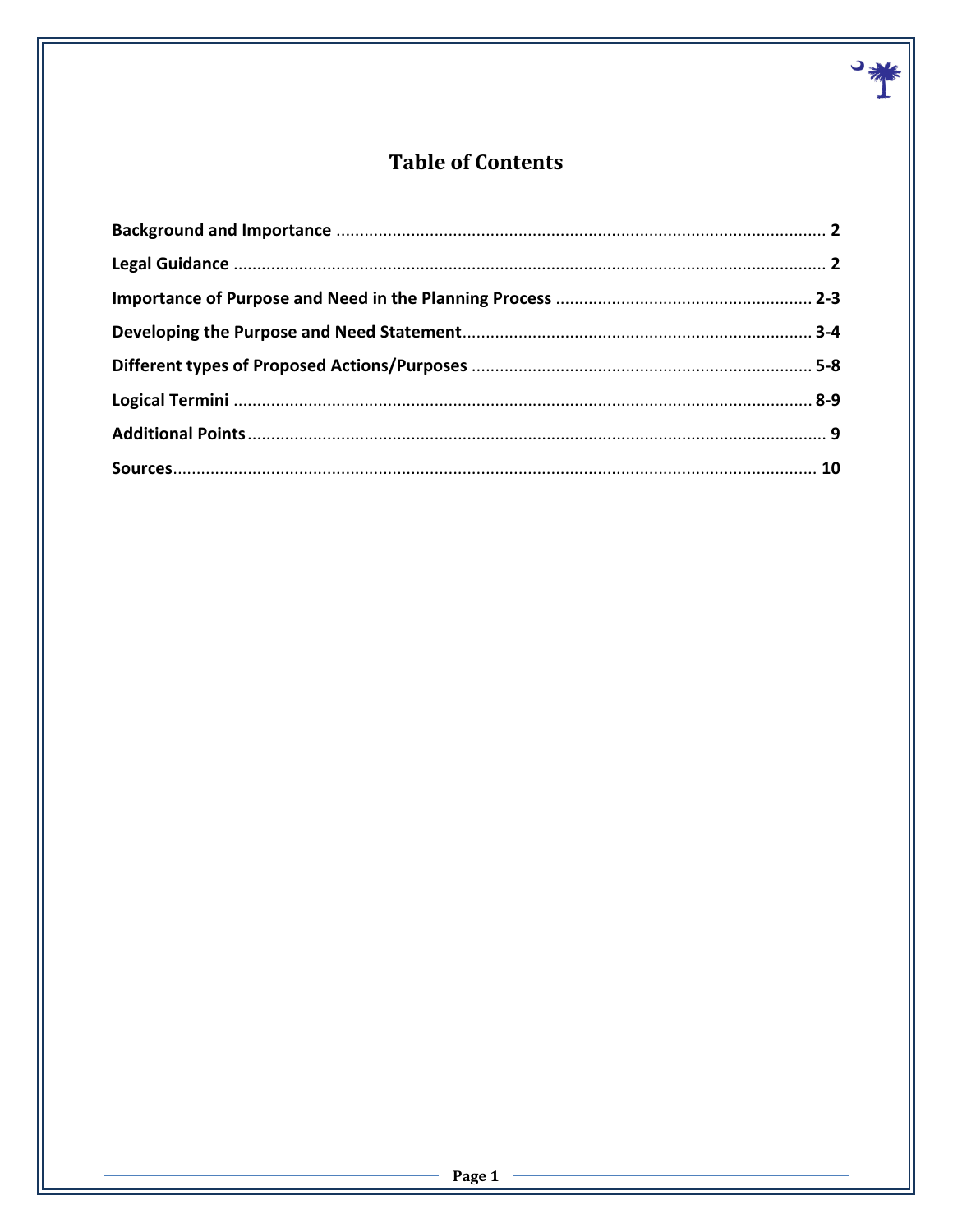

#### **Background and Importance:**

The requirement for the purpose and need statement began with the National Environmental Policy Act (NEPA) that requires all federal agencies to consider the impacts of their actions on the environment. It is the most important section of the environmental document and establishes the reason why an agency is proposing a project. In addition, the purpose and need statement justifies the expected outcome of public expenditure and allows decisions to be defensible.

A purpose and need statement is required to be included in all environmental studies prepared for SCDOT/FHWA Review. These studies include Environmental Impact Statements (EIS), Environmental Assessments (EA) and Categorical Exclusions (CE). This memorandum is intended to create a uniform approach when developing purpose and need statements. Most importantly this document should be used as an informational toolkit when developing purpose and need statements.

#### **Legal Guidance:**

The legal guidance on purpose and need originates from the **NEPA CEQ Regulation 40 CFR 1502.13** – which states the purpose and need statement "shall briefly specify the underlying purpose and need to which the agency is responding in proposing the alternatives including the proposed action." Each federal agency has its own guidance on NEPA Documents.

**FHWA Technical Advisory T 6640.8A** directs State DOT's to "identify and describe the proposed action and the transportation problem(s) or other needs which it is intended to address." The FHWA Technical Advisory (TA) goes on to highlight nine factors (purposes "reason why") that may be helpful in establishing the need for a proposed action/project. The factors include: system linkage, capacity, transportation demand, legislation, social demands or economic development, model interrelationships, safety, roadway deficiencies and project status.

#### **Importance of Purpose and Need in the Planning Process:**

Recently there has been strong interest geared towards the development of purpose and need statements early in the planning process (LRTP). The FHWA North Carolina Division addresses this topic in their document titled "Purpose and Need Guidance for FHWA-Funded Projects in NC." Logically, a purpose and need statement will not be completed during the planning process because it consists of ongoing development. However, early on we must strive to take a "hard look." **(See Figure 1)**

This consists of making sure that data and decision making made at the planning level continues into project development. As stated in FHWA regulations, "the transportation planning process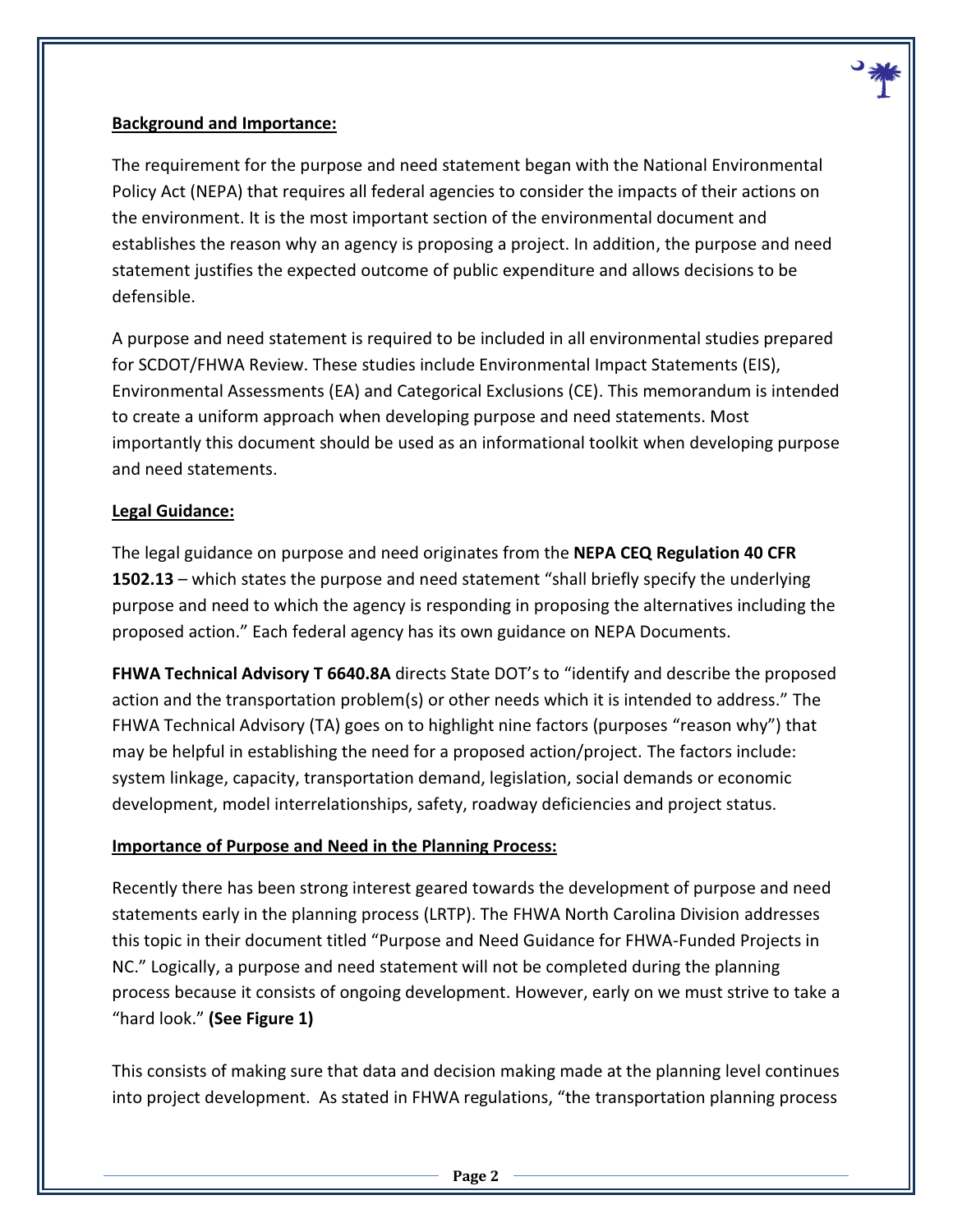

#### **Figure 1:**



#### **Developing the Purpose and Need Statement:**

The purpose and need statement sets the stage for the identification and evaluation of project alternatives. Also it should be concise and understandable as possible (to the point).

- **A. The Purpose** Defines the transportation problem (need) to be solved and outlines the goals and the objectives of a specific project. It should be noted that the purpose is not a solution but the reason why an agency is proposing a certain project. For example, "The purpose of this project is to widen the roadway from 2 to 5 lines" is incorrect. It should state, "The purpose of this project is to increase capacity of the roadway due to the major increase in future traffic volumes."
- **B. The Need (Problem**) Provides data to support the problem statement (purpose). In addition, the need describes the key problem or problems that are being addressed and the cause of those problems. Overall the need provides the factual foundation for the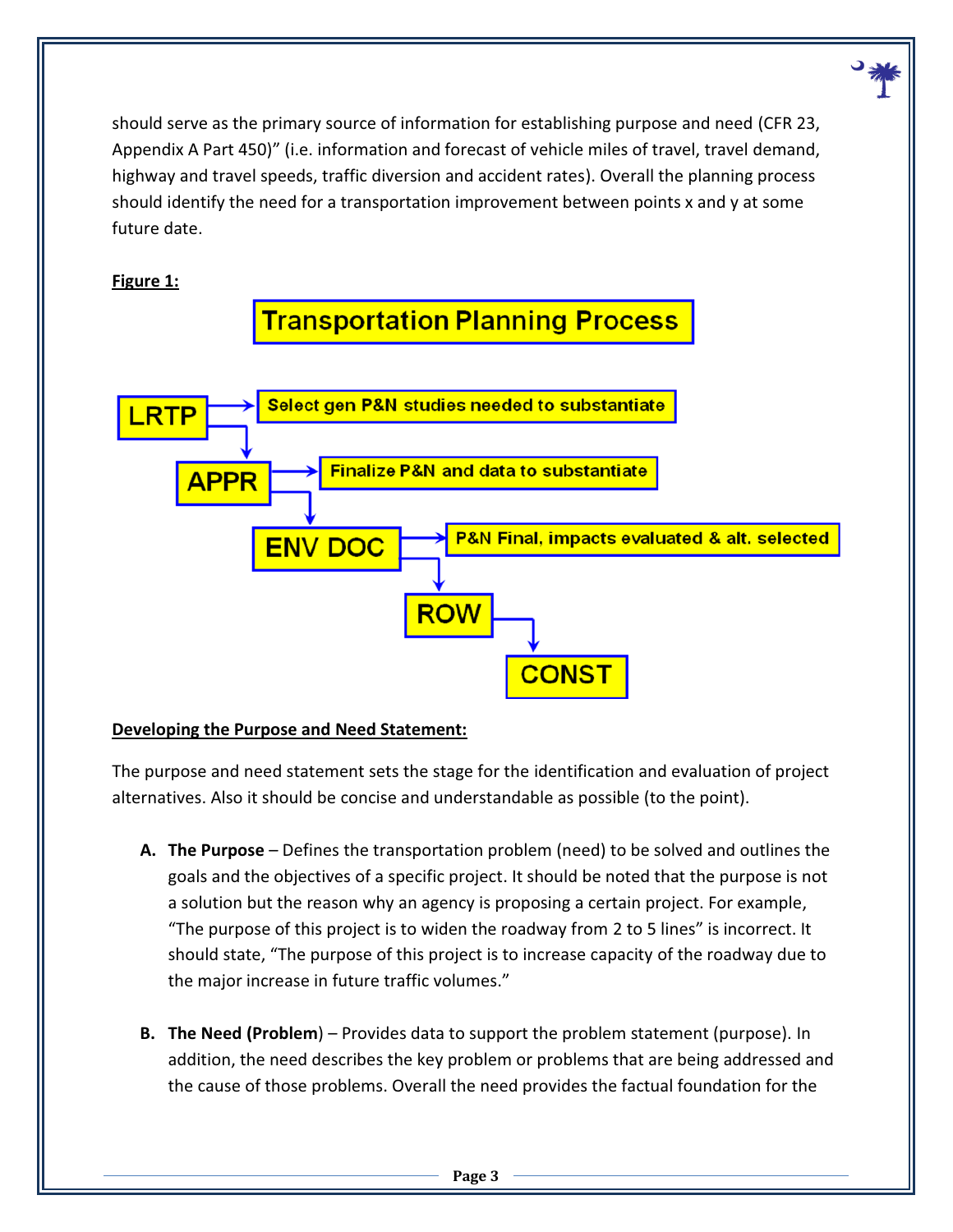

statement of the project purpose (establishes the evidence that a problem exists). Empirical data in tables and graphs should be used to demonstrate need.

- **C. Primary Purpose vs. Secondary Purpose**  It should be noted that when developing a purpose and need statement there can be a primary and a secondary purpose.
	- **Primary Purpose** Is the "driver" of the project (reflects the fundamental reason why the project is being pursued).
	- **Secondary Purpose (or other desirable outcome)**  Is an additional purpose that is desirable, but not the core purpose of the project.

**Example** – The purpose of this project is to improve roadway deficiencies (primary purpose) along Two Notch Road between I-20 and Strawberry Blvd. In addition, a goal of this project is to improve safety conditions (secondary purpose) for vehicle and pedestrian traffic. (Data must be provided for both primary and secondary purposes)

### *(It is important during the planning process to identify the true driver (primary purpose) of the proposed project)*

**D. Other Goals and Objectives** – Project outcomes beyond the transportation issues identified in the project purpose should be included in the purpose and need statement as goals and objectives. The goals and objectives should balance environmental and transportation values. There should be acknowledgement of early interagency coordination to support environmental stewardship, streamlining and project delivery.

The Goals and Objectives will be different for each project and may include the following:

- **Community Goals** improving air quality, supporting economic development, or creating an uncongested, pedestrian-friendly downtown business district.
- **Environmental Goals** avoidance and minimization of impacts, or enhancement opportunities.
- **Regulatory Compliance** protecting wetlands, wildlife, historic properties or complying with the Statewide Multimodal Plan.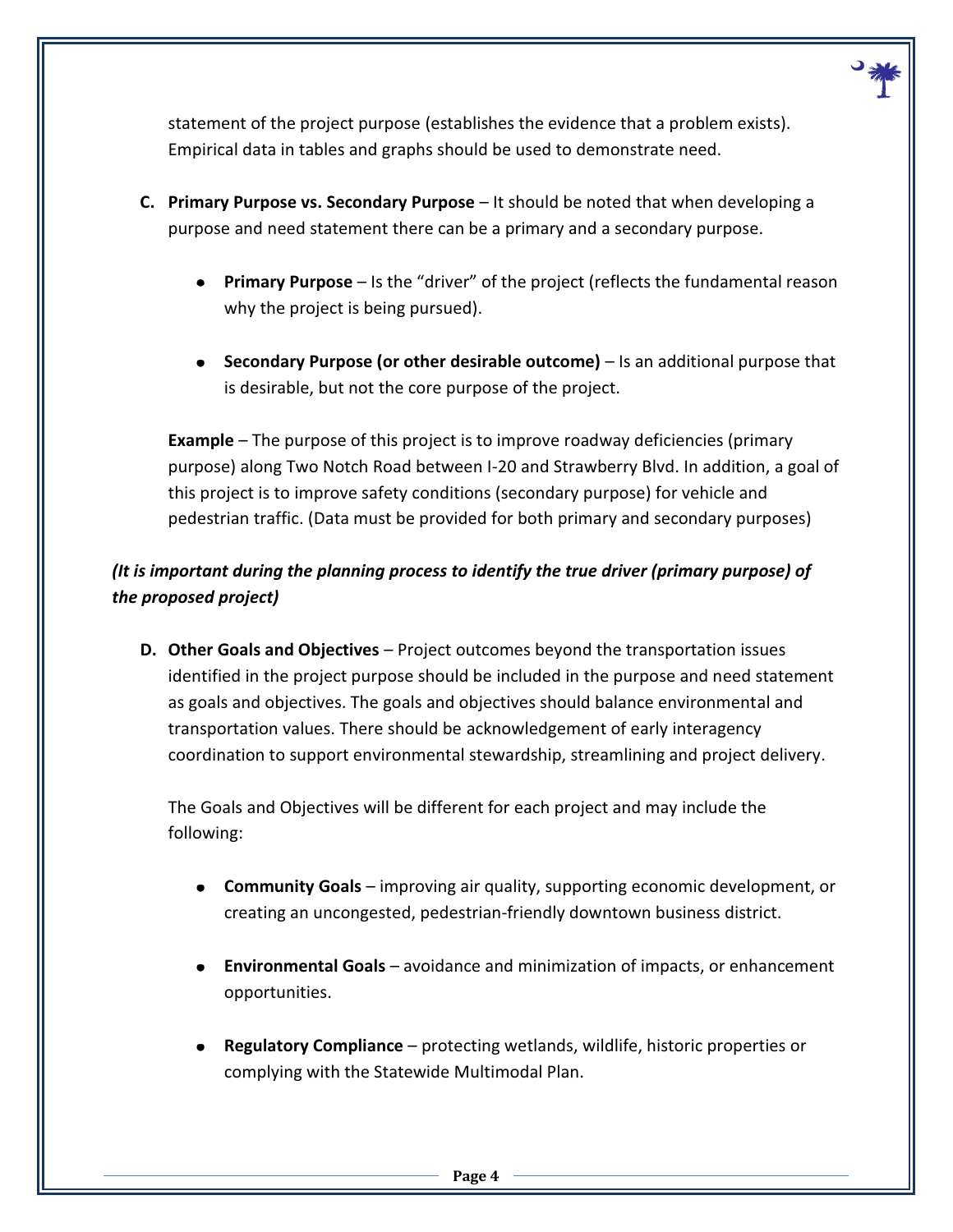### **Different Types of Proposed Actions (Purposes), Supporting Information and Questions to be Addressed:**

The following items identified below may be listed and described in the purpose and need statement for a potential purpose/proposed action. It should be noted that this is a brief list of traditional proposed actions but not an all-inclusive list. There should be careful consideration when using specific purposes/proposed actions. More specifically, items cannot be listed in the purpose and need statement for the sake of increasing substance. For example, "the purpose of this project is to increase capacity, improve safety and modal interrelationships." If there is only data to support the capacity problem then safety and modal interrelationships should not be included in the purpose and need statement. Overall only purposes that have supporting data and factual information should be included in the purpose and need statement.

**A. Capacity** – Addressing capacity may be the most common purpose for transportation projects. This typically occurs when congestion is an issue along a roadway segment. When considering capacity as a purpose you must ask: Is the capacity of the present facility inadequate for the present traffic? Projected traffic? What capacity is needed? What is the level of service for existing and proposed facilities?

**Example** – The purpose of this project is to increase capacity along I-26 between Harbison Blvd and Bush River Road due to an increase (50%) in future traffic volumes. The existing facility will not be able to meet the traffic demand in the future. **Existing and future traffic data (traffic counts and LOS) should be provided.** 

**B. Safety** – Historically safety has been incorporated into purpose and need statements based on the assumption that by simply modifying a facility it will become safer and that is not true. When including safety in the purpose and need you must identify whether there is actually a safety problem. The safety argument should be supported by crash rates, crash types (head on, rear end, weather etc) and identification of problem areas (roadway section, railroad crossing, signalized intersection etc). In most cases accident data is compared to the "average rate" and a comparison is performed to demonstrate that a safety problem exists. There should be careful consideration of including safety in the purpose and need. Most importantly, knowing when to use safety as a primary or secondary purpose.

**Example** – The purpose of this project is to improve safety on Main Street between Taylor and Gervais Streets. Between 2006 and 2008 there were 125 accidents, 30 percent higher than the average rate (50 rear-end, 50 head on, and 25 weather). It should be noted that 20 percent of the accidents were fatal crashes.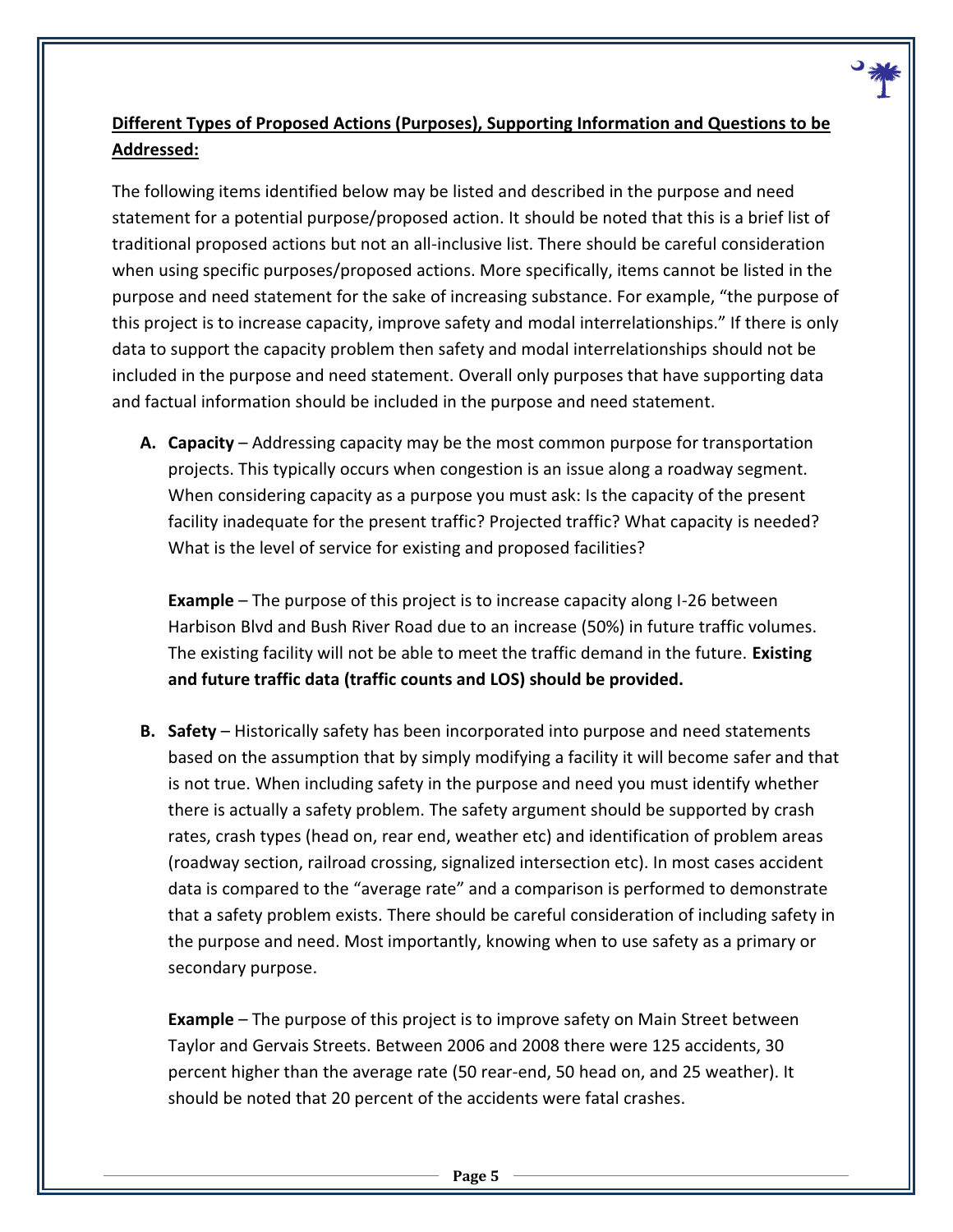

**C. Roadway Deficiencies** – This is one of the most straight forward considerable purposes of a project. Roadway/Facility Deficiencies are physical characteristics of a facility that are below the desired performance: substandard geometrics, load limits on structures, inadequate cross-sections; and/or high maintenance cost. Data sources to identify the need consist of pavement management system, bridge management system, maintenance management system and roadway design manuals/guidelines to name a few.

**Example** – The purpose of this project is to replace the existing bridge structure on SC-41 over the Wando River. This bridge has been identified as structurally deficient and functionally obsolete based on the SCDOT bridge management data. This bridge has been ranked #1 on the state project list.

**D. System Linkage** – When considering system linkage as a purpose there must be an underlying need for generating a connection/link. Is the proposed project a "connecting link?" (Links include connection of existing transportation facilities, modal facilities, geographic areas etc.) How does it fit in the transportation system? It should be noted that there should be careful consideration when considering system linkage as a primary (usually not a primary purpose) or secondary purpose.

**Example** – Currently residents who live on the southwest side of Columbia do not have efficient access to employment centers and commercial activity on the northeast side of the city and vice versa. Under existing conditions residents have access to both areas via SC-9 which is congested and travelers experience long delays. The purpose of this project is to generate an efficient traffic link that will connect the two areas of the city. The 2035 traffic model suggests that by creating this link it will relieve future congestion on neighboring roads and increase access for travelers.

**E. Transportation Demand** – Demand as a potential purpose should be based around the discussion of the proposed project relationship to statewide plans, or adopted urban transportation plans. In addition, explain any related traffic forecasts that are significantly different from previous estimates.

**Example** – The purpose of this project is to improve the existing transportation network to meet future transportation demands. This can be achieved by creating a new location road south of I-126 and Elmwood Street. Based on the 2035 traffic model, travel demand is set to increase heavily due to an increase in commercial and housing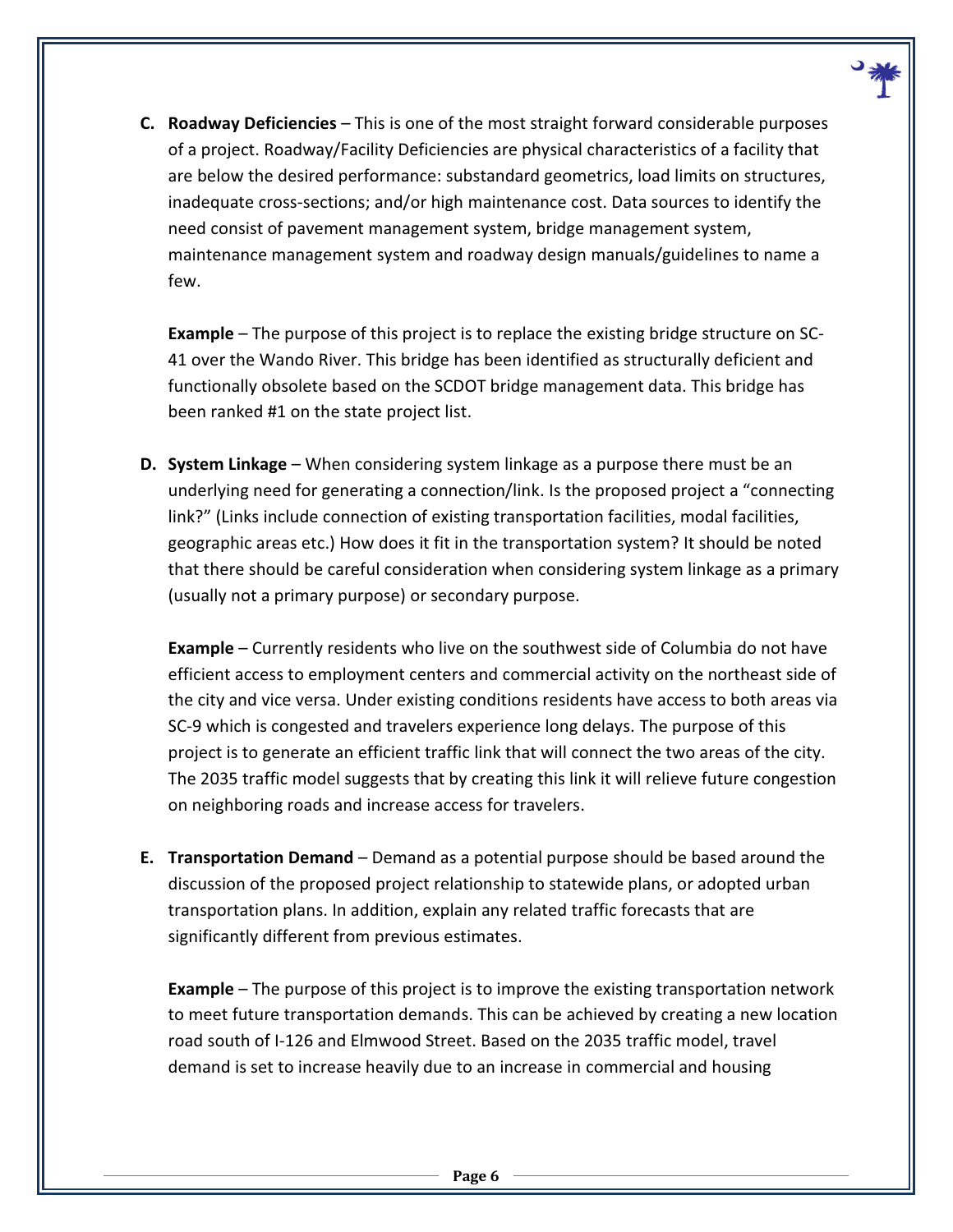

development in the area. If a new location road is not created the existing network will result in poor levels of service in the future.

**F.** Modal Interrelationships – There should be an explanation of how the proposed project/action will interface with and serve to compliment various modes of transportation such as airports, rail facilities, port facilities and mass transit services.

**Example** – The purpose of this project is to improve modal interrelationships in the downtown Columbia area. Public transportation service along the Assembly Street corridor is negatively impacted by traffic congestion and transfers to local bus routes are not easily scheduled. As demand for transit services continue to increase in the future, planning analysis along Assembly Street should consist of alternative modes of travel such as biking and walking.

**G. Legislation** – During the consideration of legislation as a purpose you must look into whether there is a specific legislation related to the project, does it indicate a certain design, location or mode? Is there a Federal, State or local government mandate for the action? A source for legislative intent could be a Congressional Earmark. Even in the case of an Earmark there is just a brief description of a project and may not be enough to support a purpose and need. **Legislation is rarely used in purpose and need statements.** 

**Example** – The purpose of this project is to increase capacity along I-95 between Charleston and Myrtle Beach. The current facility will not meet future traffic demand. According to the 2010 list of congressionally earmarked projects this project has been earmarked for \$35 million dollars. (As mentioned, Earmarked congressional funds in some instances are not enough to support a project)

**H. Economic Development** – When growth and/or economic development is desired in the purpose and need there should be a description of how the proposed action/project will foster new employment, benefit schools, land use plans and recreation facilities. Most importantly, describe the projected economic development/land use changes that indicate the need to improve or add to the highway capacity.

**Example** – It should be noted that when using economic development in the purpose and need it needs to be grounded in transportation. For example, a project purpose and need states, "the purpose is to promote growth/economic development." It should be "the purpose is to provide transportation infrastructure to support community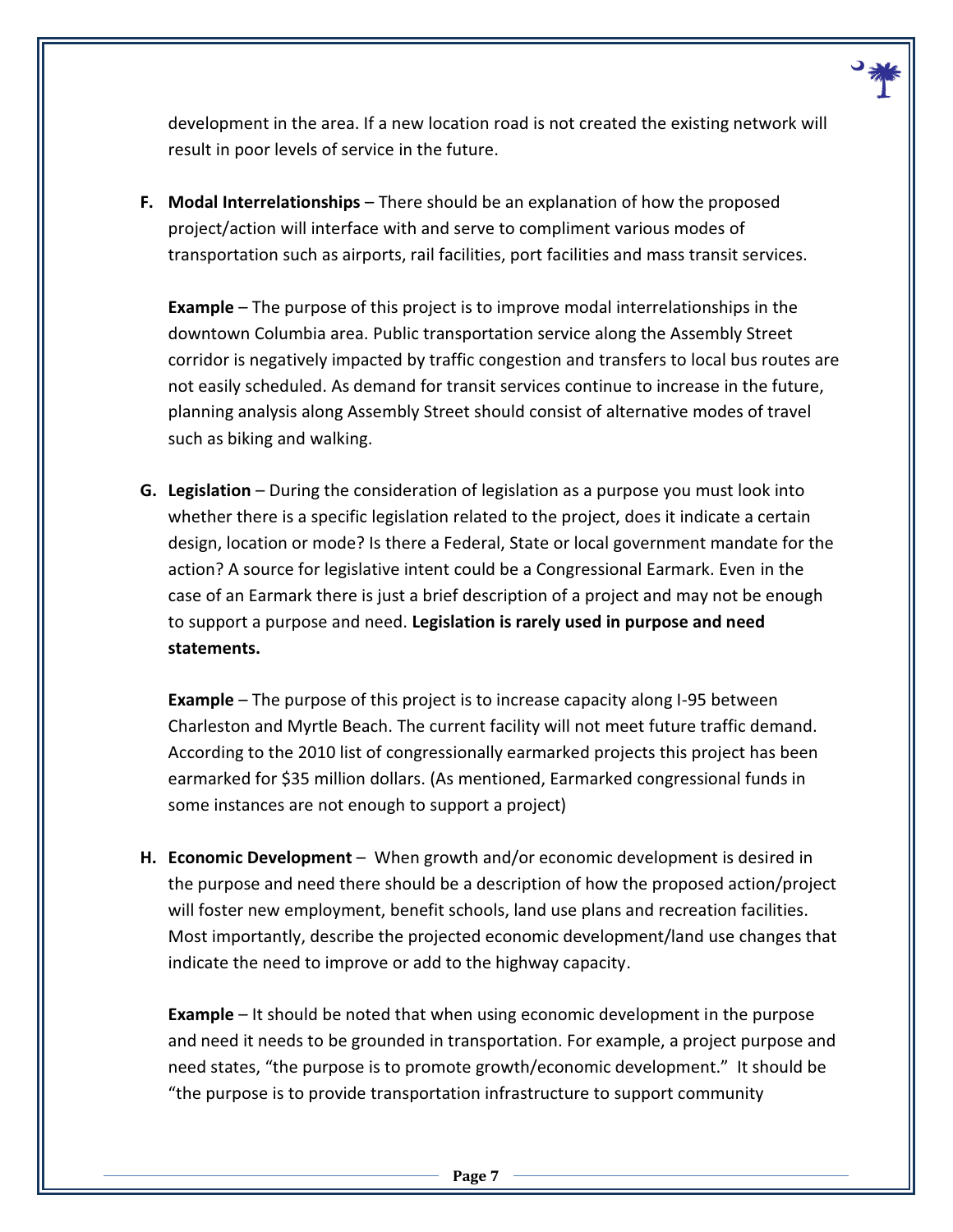

growth/economic development as identified in (specific plan)." Economic Data and Forecasting numbers are needed to support this statement.

#### **I. Complete Purpose and Need Statement Example**

**Purpose** – The purpose of this project is to increase capacity on I-77 from Killian Road to Blythewood Road and improve safety along the segment.

**Need** – The existing congestion and safety performance on I-77 is considered deficient based on roadway capacity and an occurrence of traffic accidents. The following information justifies the need for the facility improvement:

- Roadway Capacity The existing facility consists of a two lane divided roadway  $\bullet$ with a 10ft median. Under existing conditions the facility is operating at a LOS D with an ADT of 14,000. In the future (2035) the facility is projected to operate at an LOS F with an ADT of 24,000. Based on an increase in future traffic volumes the existing facility will not be able to meet future traffic demand.
- Safety Between 2007 and 2009 there were a total of 50 accidents along the project segment (average of 16.6). These crashes have resulted in 14 rear-ends, 20 property damage only, 10 injuries and 6 weather conditions. The predicted average number of crashes for this type of roadway is 10. The actually crash frequency is nearly 60 percent higher than the predicted crash frequency.

#### **Logical Termini:**

The discussion of logical termini is very important in the development of purpose and need statements as it defines the project limits for environmental documents. The purpose and need of a proposed project/action establishes and justifies logical termini. Logical termini is defined as (1) Rational end points for a transportation improvement, and (2) Rational end points for a review of the environmental impacts.

The Federal Highway Administration (FHWA) regulations outline three general principles in 23 CFR 771.111(f) that are to be used to frame a highway project:

1. Connect logical termini and be of sufficient length to address environmental matters on a broad scope;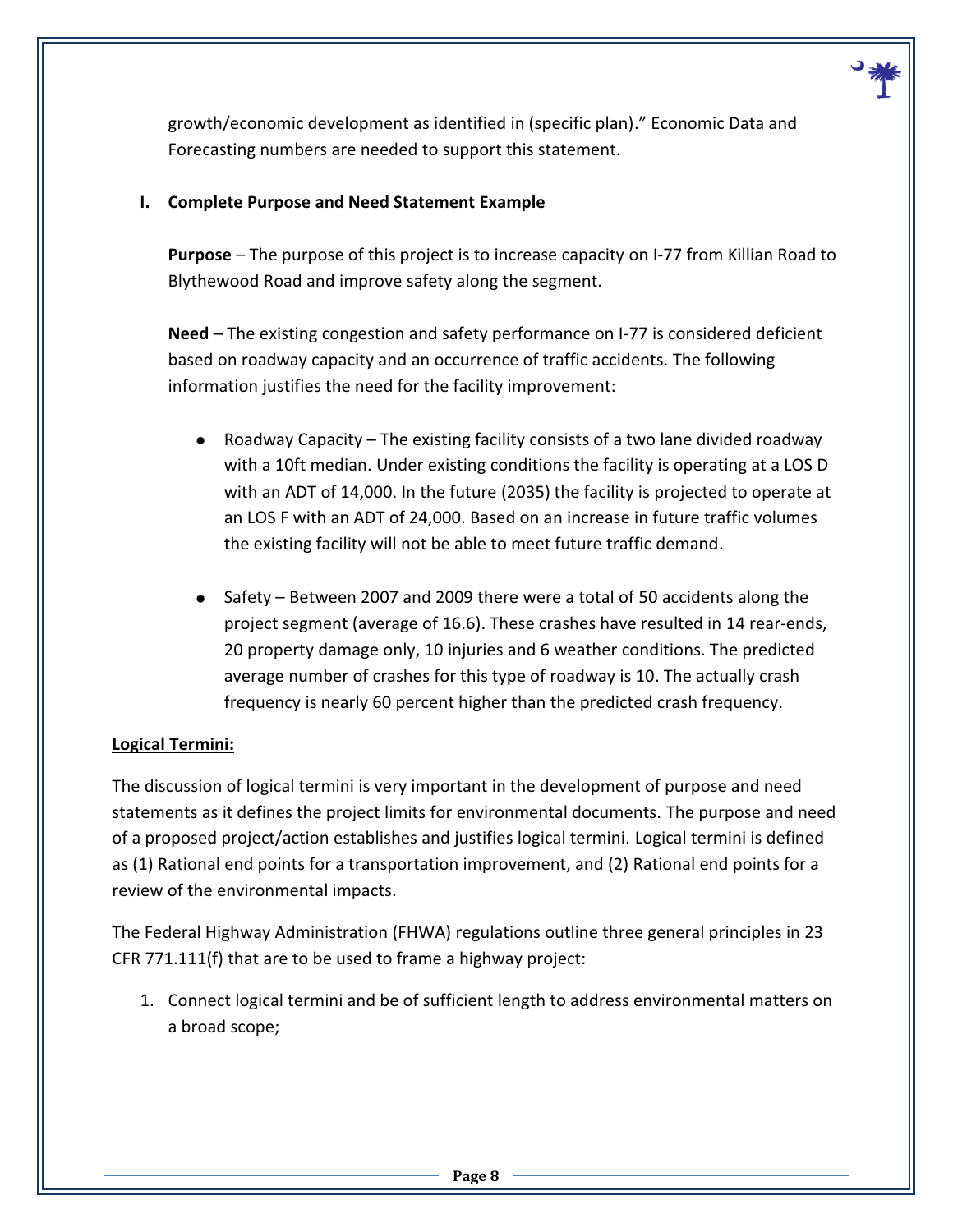- 2. Have independent utility or independent significance, i.e., be usable and be reasonable expenditure even if no additional transportation improvements in the area are made; and
- 3. Not restrict consideration of alternatives for other reasonably foreseeable transportation improvements.

Overall logical termini is the decision to propose a project between points x and y and have supporting information to justify the chosen termini. This is important as to prevent segmentation of projects.

#### **Additional Points:**

As stated earlier, this document is intended to create a uniform approach when developing purpose and need statements. However, agencies involved in the purpose and need development are encouraged to read and use the sources below in further understanding purpose and need. For any questions in reference to the development of this document you can contact Brandon A. Buckner at brandon.buckner@dot.gov or Mark Pleasant at pleasantmd@dot.state.sc.us